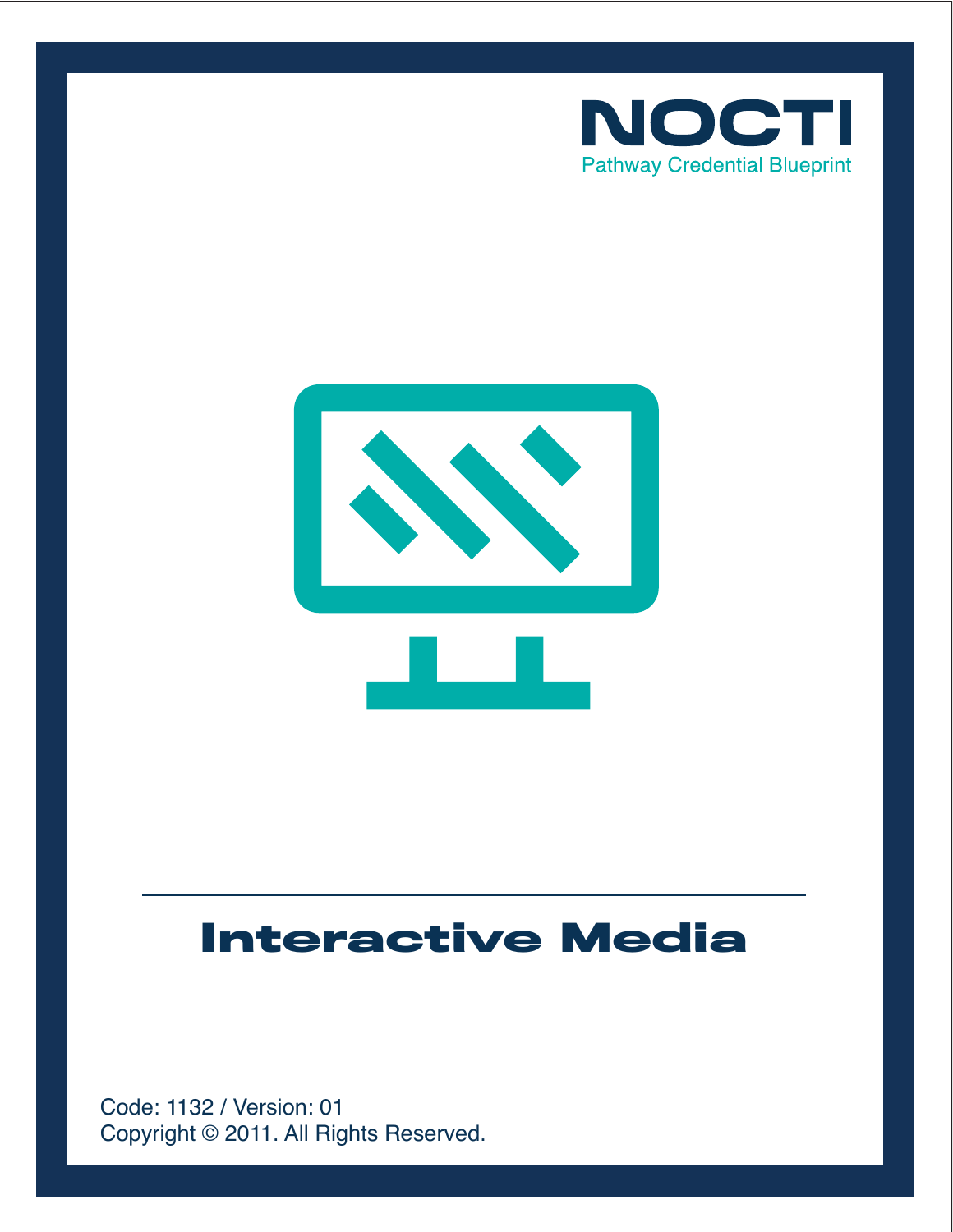## **General Assessment Information**

General Assessment Information Written Assessment Information **Blueprint Contents**

Sample Written Items Specific Competencies Covered in the Test

**Test Type:** The Interactive Media Assessment industry-based credential is included in NOCTI's Pathway assessment battery. Pathway assessments assess knowledge and skills at a broader level than the Job Ready assessments and focus on the Pathways established as part of the national career cluster model. Pathway assessments are delivered entirely online which allows NOCTI to include engaging interactive items.

**Revision Team:** The assessment content is based on input from secondary, post-secondary, and business/industry representatives from the states of California, Connecticut, Georgia, Michigan, Missouri, New Jersey, Oklahoma, and Pennsylvania.



11.0899-Computer Software and Media Applications, Other



Career Cluster 11- Information Technology



The Association for Career and Technical Education (ACTE), the leading professional organization for career and technical educators, commends all students who participate in career and technical education programs and choose to validate their educational attainment through rigorous technical assessments. In taking this assessment you demonstrate to your school, your parents and guardians, your future employers and yourself that you understand the concepts and knowledge needed to succeed in the workplace. Good Luck!

NATIONAL COLLEGE CREDIT RECOMMENDATION SERVICE University of the State of New York - Regents Research Fund

In the lower division baccalaureate/associate degree category, 3 semester hours in Interactive Media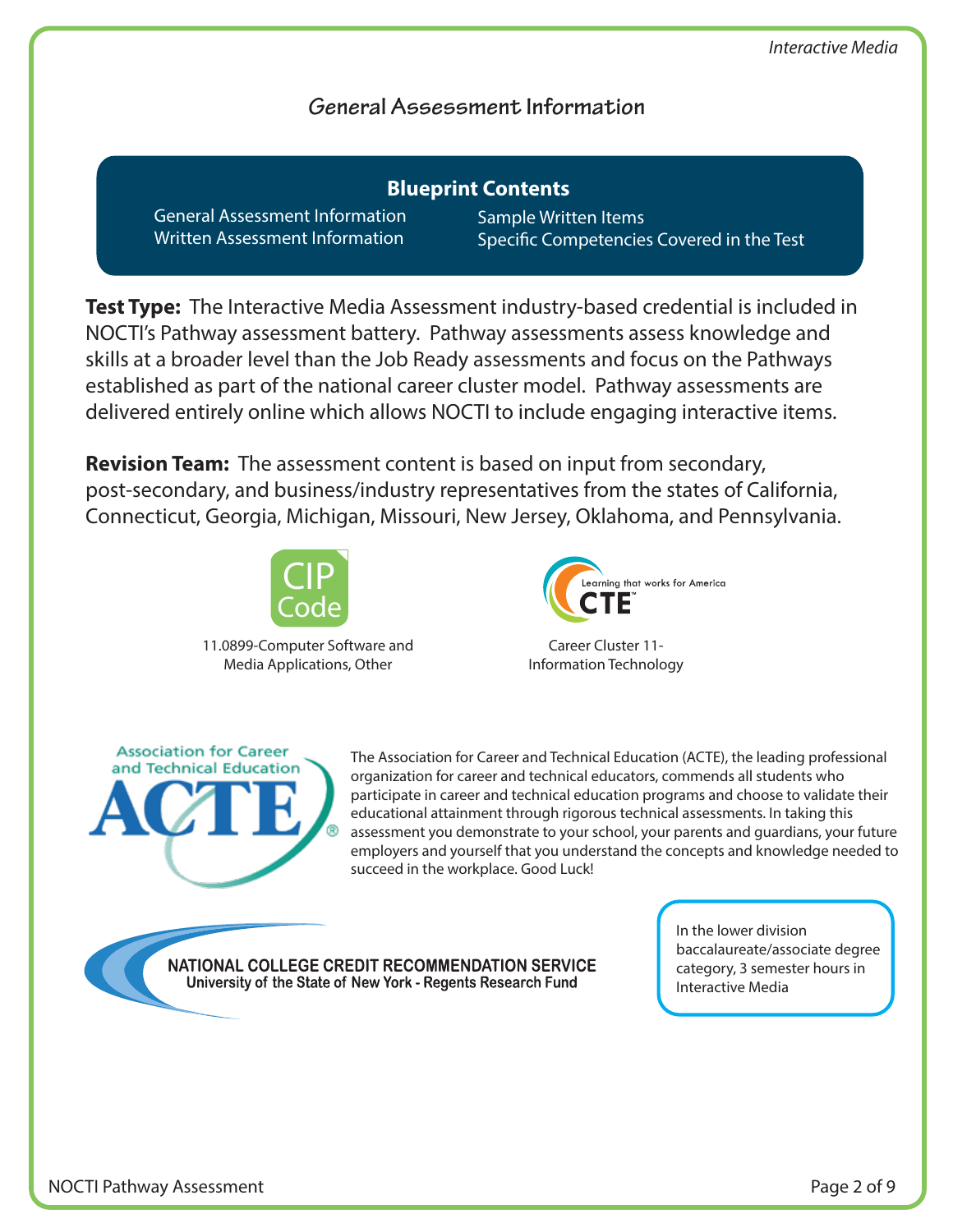# Written Assessment

NOCTI written assessments consist of questions to measure an individual's factual theoretical knowledge.

**Administration Time:** 2 hours **Number of Questions:** 107 **Number of Sessions:** This assessment may be administered in one, two, or three sessions.

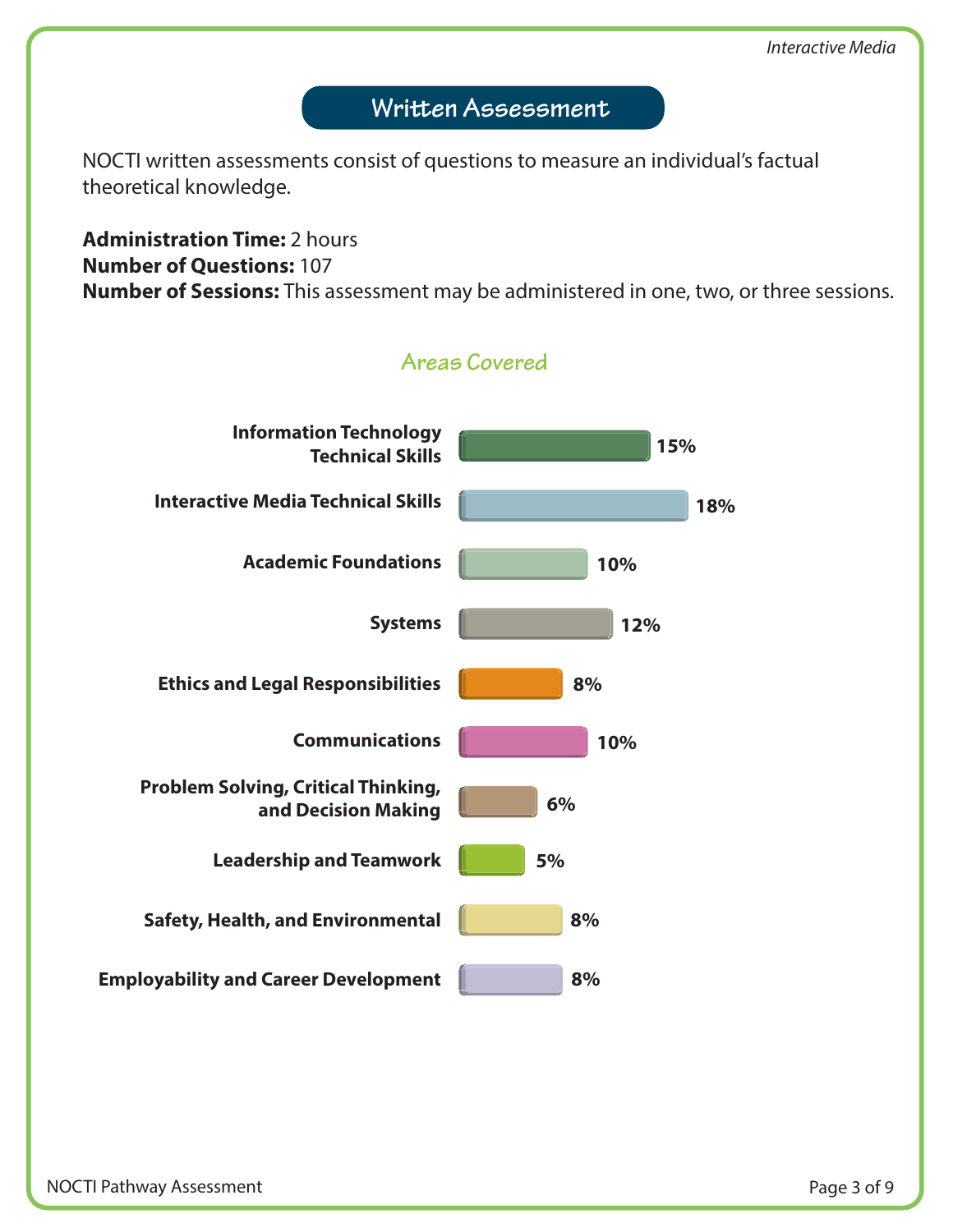**Specific Standards and Competencies Included in this Assessment** 

## **Information Technology Technical Skills**

- Use word processing, presentation software, and email applications to prepare communications
- Use spreadsheet and database applications to manage and communicate data and information
- Identify and select appropriate hardware components associated with information systems
- Identify and select appropriate security practices and applications and network services associated with information systems

## **Interactive Media Technical Skills**

- Identify and effectively use tools for interactive media production, development, and project management
- Demonstrate and apply knowledge of web programming, hosting, and e-commerce
- Implement, test, and deliver quality interactive media products
- Perform support functions and hardware selection for interactive media products

## **Academic Foundations**

- Apply language arts skills in an IT environment
- Apply writing skills in an IT environment
- Apply mathematics skills in an IT environment
- Apply science skills in an IT environment

**(Continued on the following page)**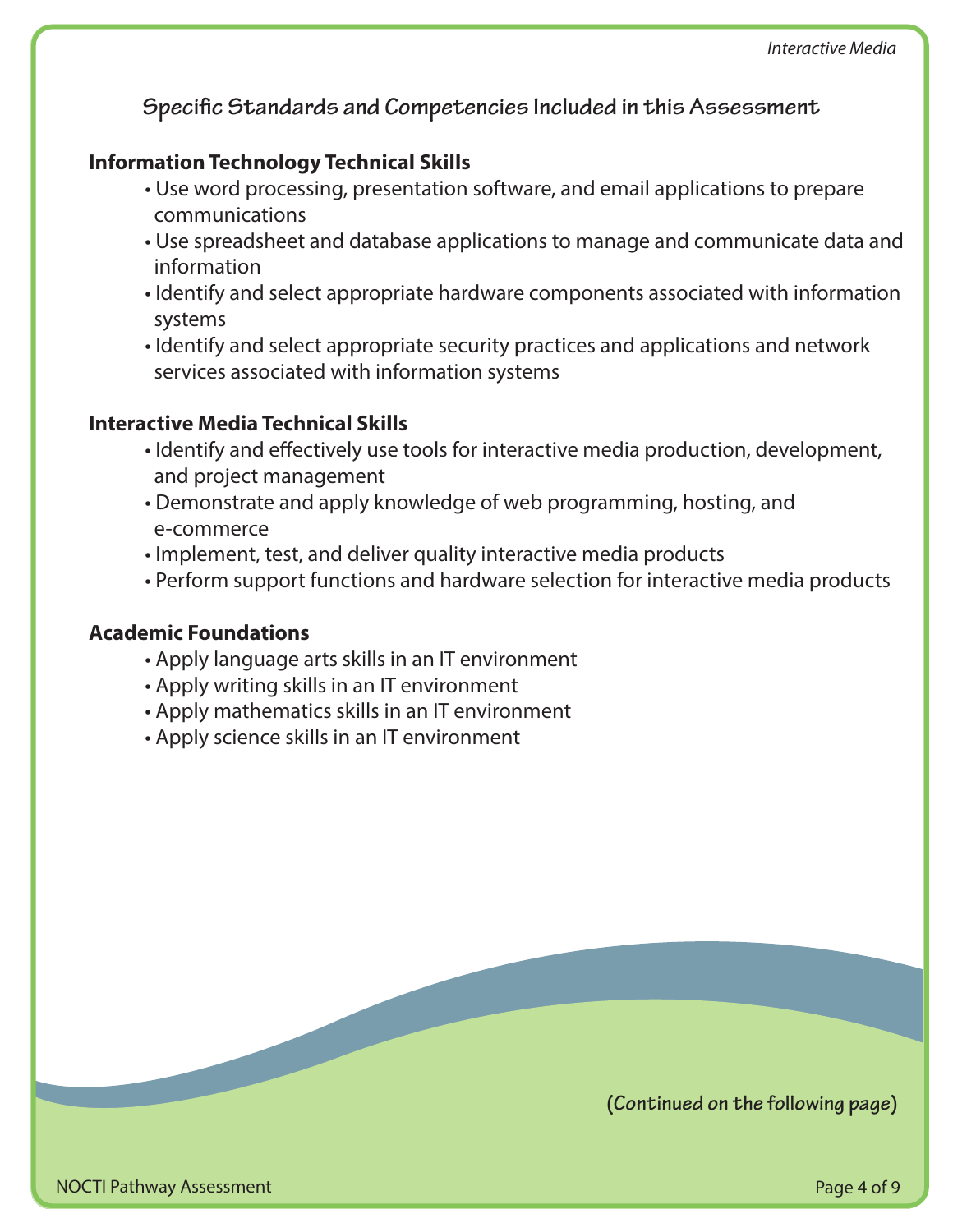## **Specific Standards and Competencies (continued)**

## **Systems**

- Describe the relationship, roles, and responsibilities among IT professionals
- Analyze the impact on IT based on technological advances (e.g., wireless, SmartPhones, cloud computing)
- Identify standard terminology and basic concepts within IT

## **Ethics and Legal Responsibilities**

- Apply appropriate laws, regulations, and industry standards to IT situations
- Identify ethical issues and demonstrate ethical behavior in IT situations

## **Communications**

- Locate, organize, and reference written information
- Utilize listening skills and interpret verbal/nonverbal (body language) behaviors to enhance communication
- Interpret and use tables, charts, and figures to support written and oral communication



**(Continued on the following page)**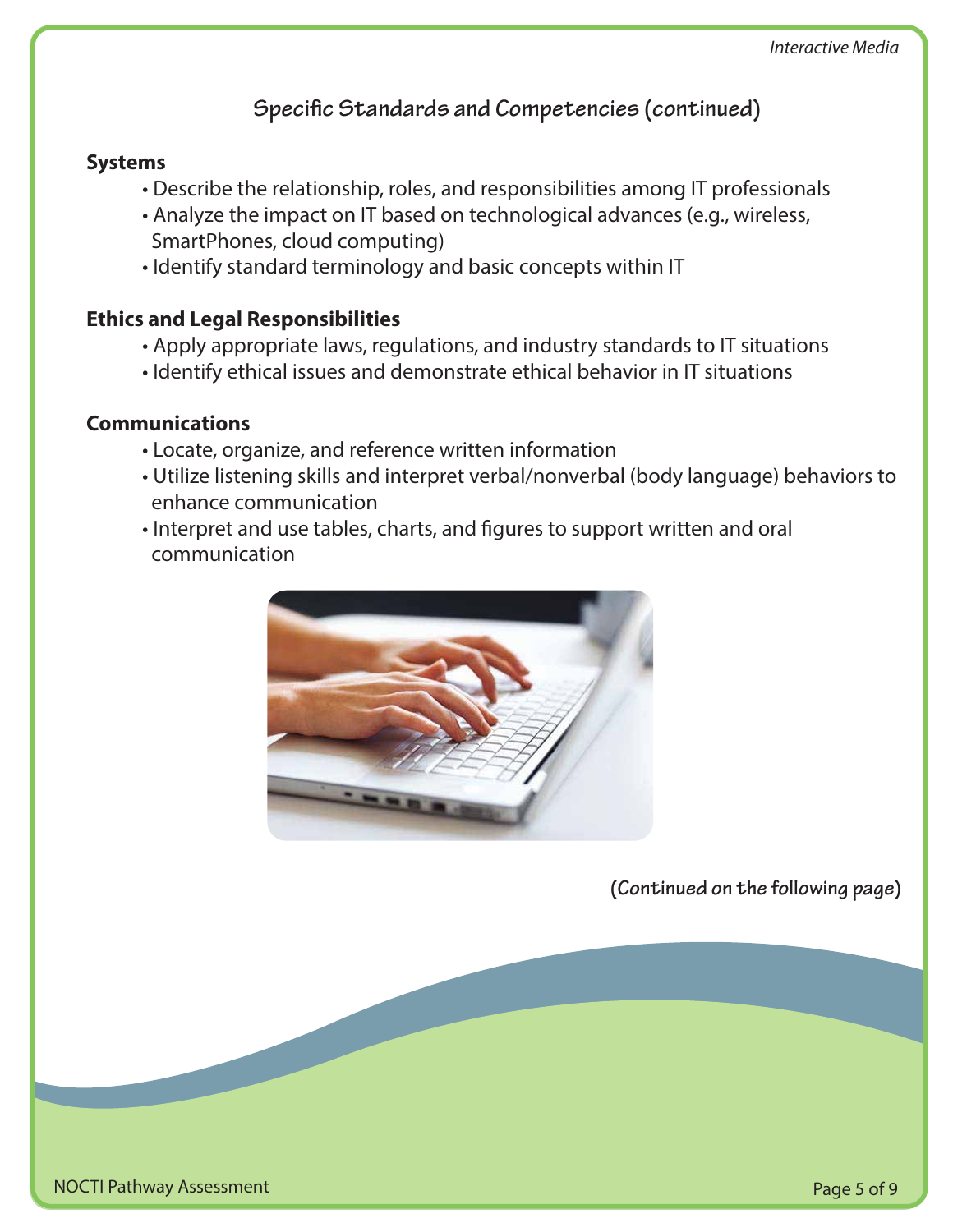**Specific Standards and Competencies (continued)** 

## **Problem Solving, Critical Thinking, and Decision Making**

- Locate credible sources of information about problems and determine appropriate methods for investigating causes
- Determine root causes of problems to suggest and evaluate solutions

#### **Leadership and Teamwork**

- Apply leadership qualities to improve the quality of work and the work environment
- Work effectively in a team environment to improve the quality of work and the work environment

## **Safety, Health, and Environmental**

- Identify and practice appropriate safety procedures for IT occupations
- Identify and practice appropriate environmental procedures for IT occupations

#### **Employability and Career Development**

- Demonstrate appropriate workplace behaviors related to a career in IT
- Pursue career development skills to advance in IT careers
- Demonstrate knowledge of certifications appropriate for careers in IT

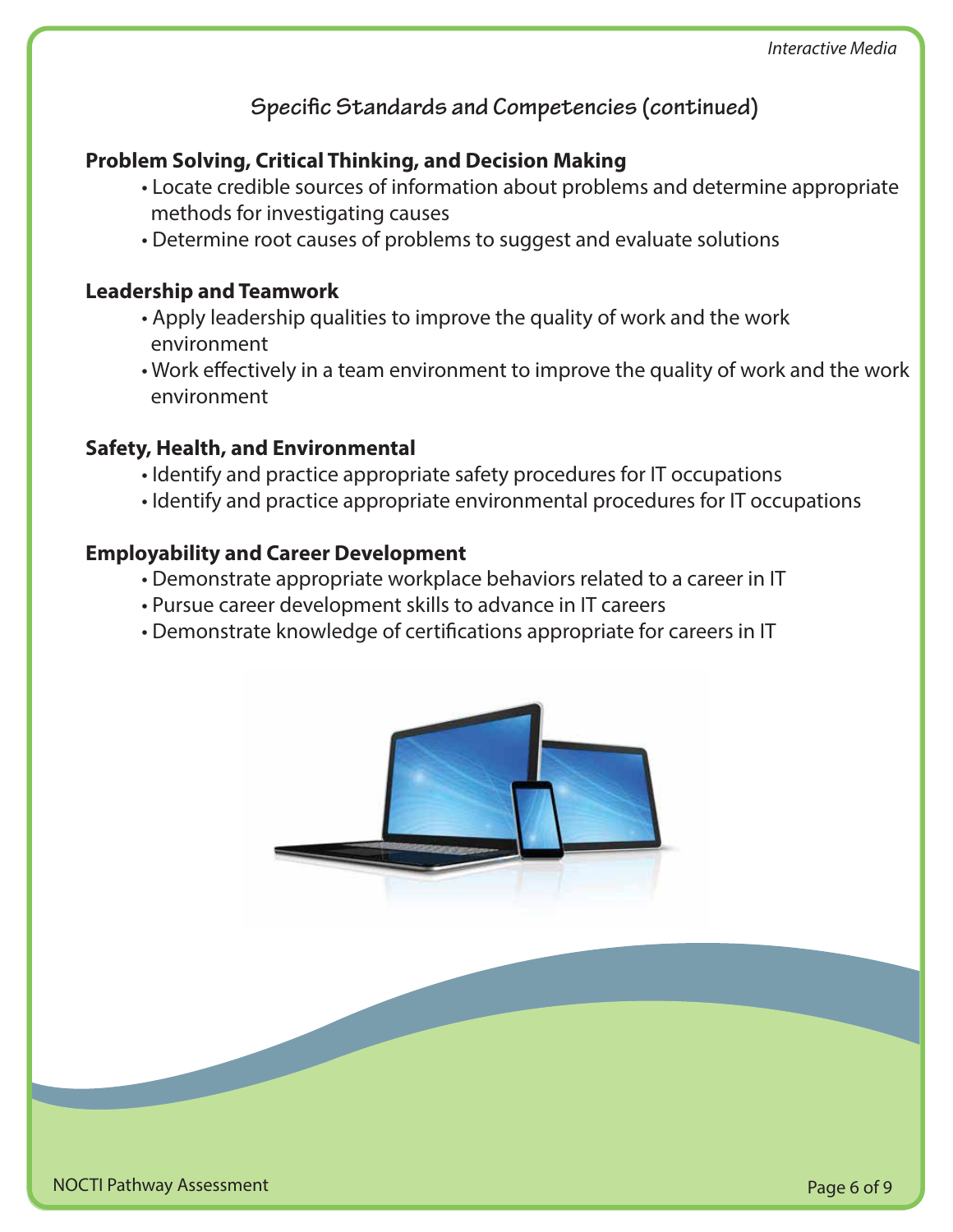## **Sample Questions**

## **Fiber optic cable allows \_\_\_\_\_ waves to propagate down its length from end to end.**

- A. light
- B. radio
- C. electrical
- D. sonic

## **A wireless personal area network is based on which of the following technologies?**

- A. token ring
- B. 802.11b
- C. RFI
- D. Bluetooth®

## **The NIC is installed into**

- A. the system board
- B. a port in the modem
- C. the CPU
- D. a CD-ROM drive

## **When a group is brainstorming possible solutions for a problem, one of the**  first steps is to

- A. only write down correct ideas
- B. criticize all recommendations
- C. discuss and rank each item
- D. record all comments and suggestions

## **A properly attached wrist strap decreases the chance of**

- A. RFI
- B. ESP
- C. EMI
- D. ESD

**(Continued on the following page)**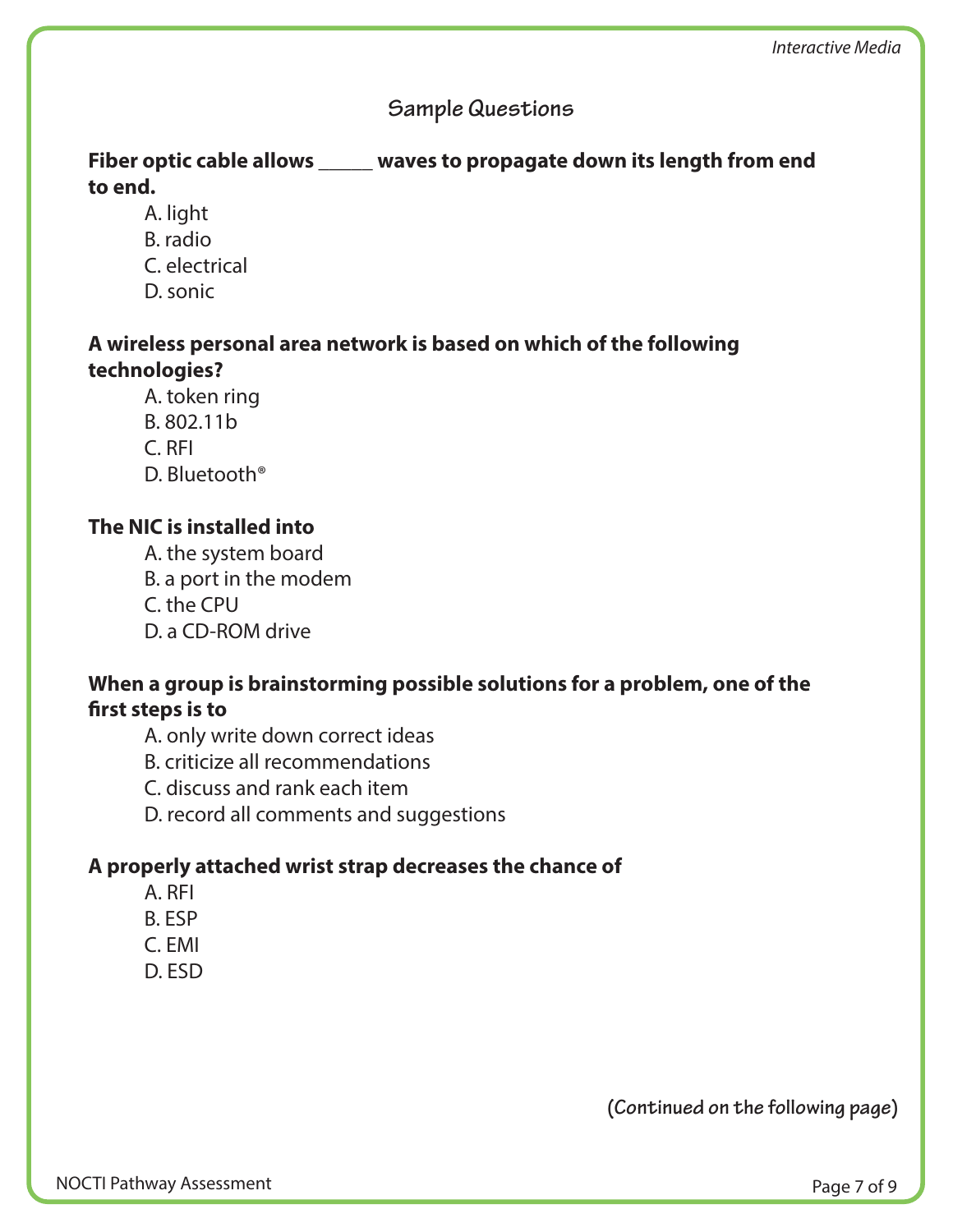## **Sample Questions (continued)**

## **Clock rate is the speed at which the processor**

- A. operates the memory bus
- B. accesses the memory cache
- C. operates onboard the CPU
- D. measures RAM

## **When a user purchases application software with a single-use license, the user may**

- A. copy the software to another CD to be used as a back-up
- B. allow a friend to copy the software onto another computer
- C. allow a co-worker to copy the software onto another computer
- D. copy the software to a network to be distributed

## **A 1-terabyte hard drive is how much larger than a 500-gigabyte hard drive?**

- A. 2 times larger
- B. 5 times larger
- C. 10 times larger
- D. 1,000 times larger

## **To ensure that an old computer has been disposed of properly, the technician should**

- A. call the service department 10 days after the equipment was delivered
- B. ask when the equipment will be processed
- C. request a certificate of completion once the work is done
- D. request a call upon demolition

## **CompTIA is a non-profit organization involved with**

- A. computer operating systems in IT
- B. certifying organizations for IT
- C. comparison of IT products
- D. timing and independent assessment of IT